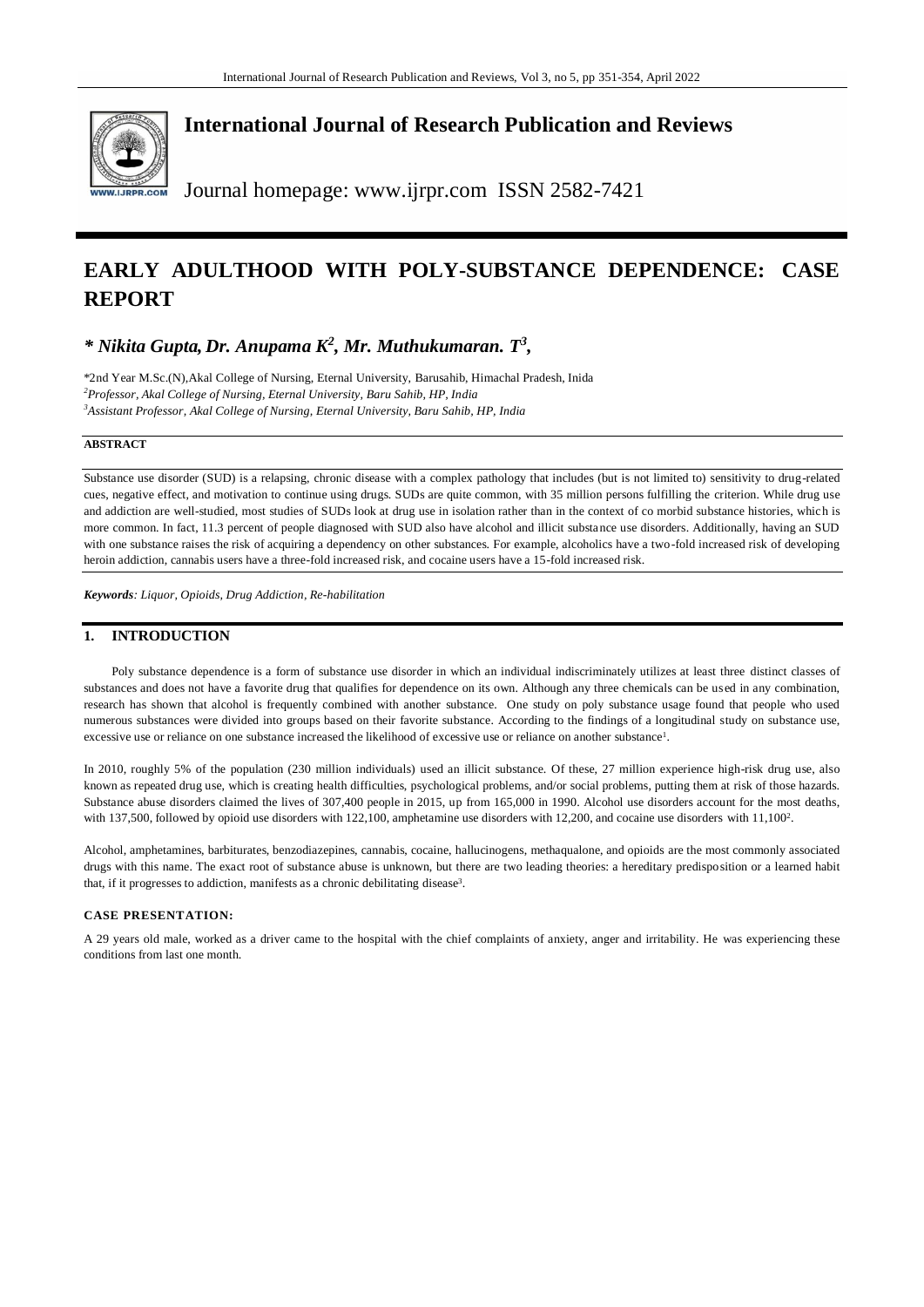#### **Present history of substance abuse:**

| <b>Substance</b> | Amount         | <b>Frequency</b> | <b>Duration</b> |
|------------------|----------------|------------------|-----------------|
|                  |                |                  |                 |
| Heroin           | $1 \text{ gm}$ | 4-5 times        | $13-14$ years   |
|                  |                |                  |                 |
| Rexcoff          | bottle         | 5 times          | 18 years        |
|                  |                |                  |                 |
| Cigarette        | $7 - 8$        | l time           | 18 years        |
|                  |                |                  |                 |

#### **Past History of substance abuse:**

| Substance | Amount | <b>Frequency</b> | <b>Duration</b> |
|-----------|--------|------------------|-----------------|
| Heroin    | gm     | 4-5 times        | $13-14$ years   |
| Cigarette | $7-8$  | time             | 18 years        |

## **GENERAL EXAMINATION:**

Weight: 107 kg

Height:178cm

## BMI: 32.8kg/m<sup>2</sup>

## **BACKGROUND INFORMATION:**

#### **Personal History:**

 Mr. xx 29 years old male was admitted in Akal Drug De- Addiction Centre, Cheema Sahib on 17/02/22 with the chief complaints of the anger, anxiety and irritability from last one month. He is HIV and HCV positive at the time of the admission and undergoing the treatment of HIV. He was admitted here by his own will as came with his mother for the admission. He started taking substance at the age of 12 years of age, at present he was abusing the substances Heroin, Cigarettes, Rexcoff from 18 years of duration. He is having 3 legal or police cases over him at the time of admission. He almost spent 3 lakhs over consuming the substances from 18 years. The source of the substance was local peddlers and his peer group. He was not having any withdrawal symptoms and he said he was taking substances for fun.

#### **Family history:**

He is having nuclear family which includes his father, mother, sister and himself.

## **Educational history:**

Mr. xx had studied up to 10<sup>th</sup> class and after that he had worked as driver for 3 years in 2015-2018. He was not having good relations with the teachers of the school and having the destructive behavior in his childhood as he got easily indulge in the school in fights with other children and the teachers also.

## **Occupational History:**

 Mr. xx was driver by profession for 3 years (2015-2018) but there also he was having fights with the manager and got into conflict where he was beaten by the manager and more people and he too beat the people around and ran from Dubai and got blacklisted in the country.

#### **Sexual history:**

He is unmarried and not having good relationship with his girlfriend also.

#### **History of family psychiatry/ medical:**

His mother is suffering from diabetes mellitus but no medical history is seen in the father.

There is no psychiatric history of the family.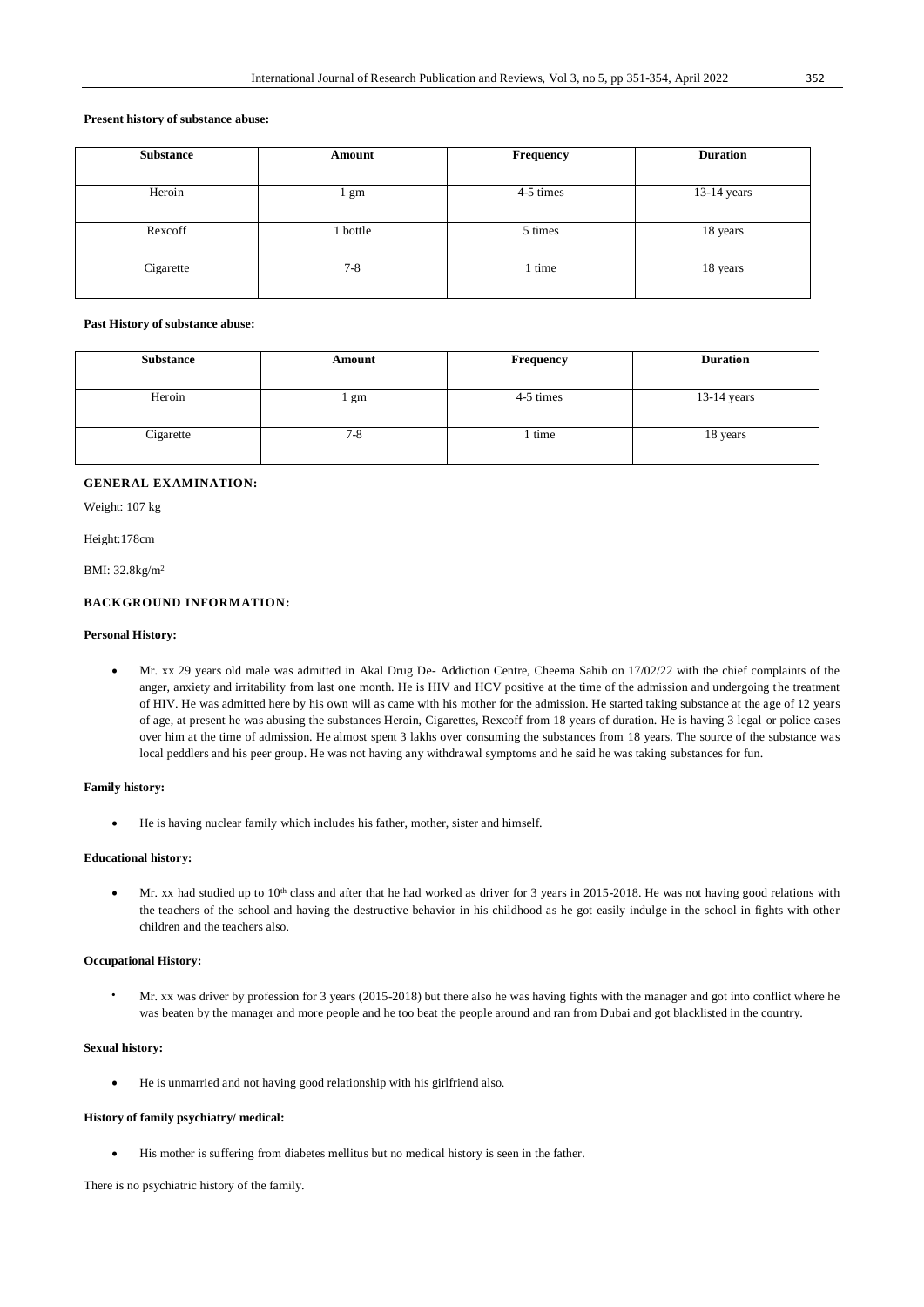## **SPECIAL INVESTIGATION:**

#### **Urine drug test- Morphine and Heroin reactive**

- **HCV-** Positive
- **HIV-** Positive

He is not having any alterations in the further investigations but he is HIV and HCV positive at present.

#### **TREATMENT:**

| <b>Drug Name</b>      | <b>Dose</b>       | Route | Frequency              |
|-----------------------|-------------------|-------|------------------------|
| <b>Tab. Serenase</b>  | 5 <sub>mg</sub>   | Oral  | <b>HS</b>              |
| <b>Tab. Denock</b>    | $2.5 \text{ mg}$  | Oral  | Sublinguil             |
| <b>Tab. Sertaline</b> | $100$ mg          | Oral  | <b>OD</b>              |
| Tab. Clonazepam       | 2 <sub>mg</sub>   | Oral  | $\mathbf{H}\mathbf{S}$ |
| <b>Tab. Zolpidem</b>  | 10 <sub>mg</sub>  | Oral  | <b>HS</b>              |
| <b>Tab. Neurobion</b> |                   | Oral  | <b>OD</b>              |
| <b>Tab Lorezapam</b>  | 2 <sub>mg</sub>   | Oral  | <b>HS</b>              |
| <b>Tab. Antichol</b>  | $\overline{2}$ mg | Oral  | <b>OD</b>              |

### **CARE PLAN:**

- 1. Proper diet ---low sugar intake, less intake of rice.
- 2. Exercise and walk to reduce body weight.
- 3. High fiber diet less intake of fats and carbohydrates.
- 4. Do meditation for relaxing the mind of the patient and ventilate out the thoughts and feelings.

## **INTERVENTIONS:**

- Drug should be taken about 5 -10 minutes before the meal. Instead of eating a lot at 3 meals, divide total intake in 5 meals.
- Drug interaction was checked, no interaction was present.

#### **OUTCOME:**

- Patient used the suggested medicine Adnock twice a day after using medicine the activity of the patient was monitored.
- Patient was advised to tell the staff if he suffers any side effect in future or, if his symptoms not properly treated.

## **2. DISCUSSION**

Many factors contribute to a patient's poly drug abuse disorder, including peer pressure and parental neglect. There is no su ch history among the family members, but the mother does have Diabetes Mellitus. If the illness is not effectively treated or is left untreated for a long time, it can lead to a long-term addiction to a variety of narcotics, most notably street heroin. Because the patient is obese and HIV and HCV positive, he may develop a variety of other health issues in the future, such as cardiovascular disease, diabetes, kidney disease, and so on. Patient should keep track of his or her daily dietary intake because if he or she is taking oral medication and not eating according to his or her body's needs, he or she may suffer from a state that is perhaps more harmful than the disease. Instead of having a large meal all at once, little meals should be eaten four to five times during the day. Non-pharmacological methods including as exercise, psychotherapy sessions, group counseling, and family therapy can also be used to treat poly substance abuse. Preventing and intervening before teenagers engage in this pattern of use would be the most cost-effective way to reduce the burden of polysubstance use. However, our knowledge of the early risk variables that predict (various patterns of) polysubstance use is poor. Studies have noted